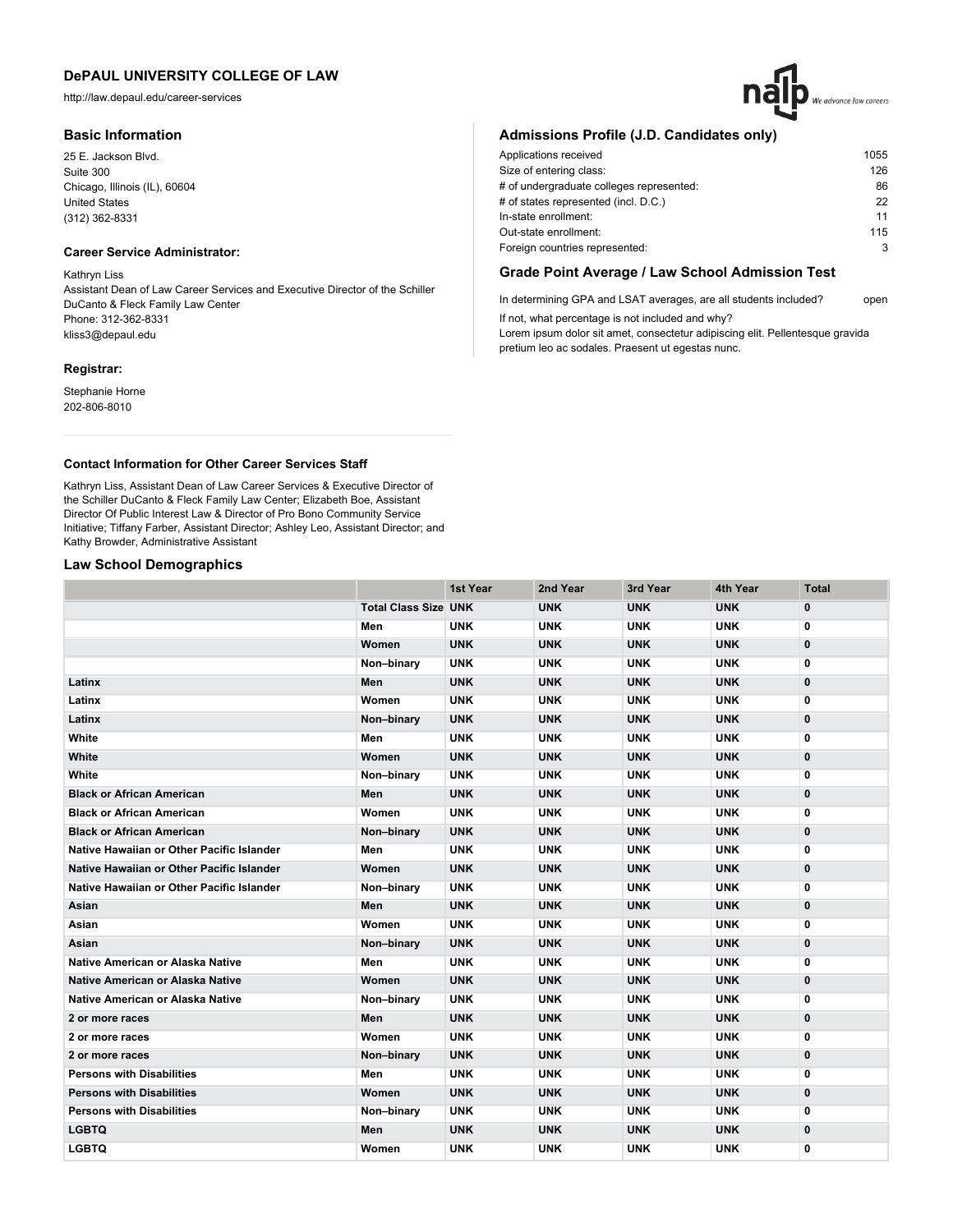| <b>LGBTQ</b>              | Non-binary | <b>UNK</b> | <b>UNK</b> | <b>UNK</b> | <b>UNK</b> | 0 |
|---------------------------|------------|------------|------------|------------|------------|---|
| Non-Resident Alien        | Men        | <b>UNK</b> | <b>UNK</b> | <b>UNK</b> | <b>UNK</b> | 0 |
| <b>Non-Resident Alien</b> | Women      | <b>UNK</b> | <b>UNK</b> | <b>UNK</b> | <b>UNK</b> | 0 |
| Non-Resident Alien        | Non-binary | <b>UNK</b> | <b>UNK</b> | <b>UNK</b> | <b>UNK</b> | 0 |
| Veteran                   | Men        | <b>UNK</b> | <b>UNK</b> | <b>UNK</b> | <b>UNK</b> | 0 |
| Veteran                   | Women      | <b>UNK</b> | <b>UNK</b> | <b>UNK</b> | <b>UNK</b> | 0 |
| Veteran                   | Non-binary | <b>UNK</b> | <b>UNK</b> | <b>UNK</b> | <b>UNK</b> | 0 |

# **Comments**

For more details, visit www.nalplawschools.org **NALP Copyright 2015**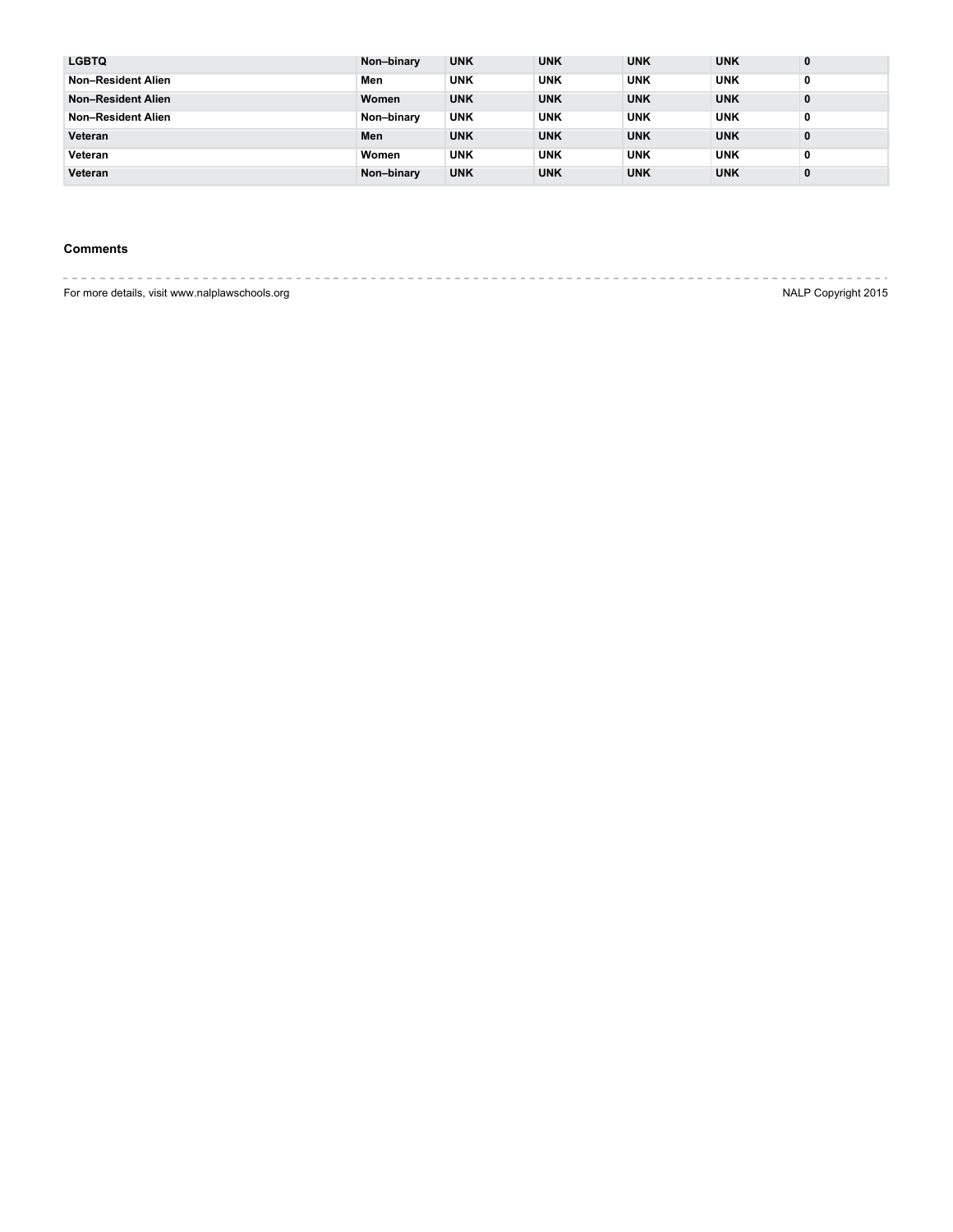http://law.depaul.edu/career-services

### **Degree Programs**

| 1641 |
|------|
| 1642 |
| 1643 |
| 1644 |
|      |
| 1645 |
| 1646 |
| 1647 |
| 1648 |
|      |

### **JD Programs:**

#### **Special Training and Certification Programs:**

Lorem ipsum dolor sit amet, consectetur adipiscing elit. Pellentesque gravida pretium leo ac sodales. Praesent ut egestas nunc. Fusce sed dapibus nunc, nec varius neque. Sed rhoncus orci non placerat mattis. Maecenas lorem nunc, ultrices quis maximus eu, varius nec tortor. Phasellus dignissim libero ipsum, sit amet condimentum mauris eleifend et. Vestibulum congue id velit sit amet tincidunt. Suspendisse ac quam nec diam ultrices ultrices gravida id lacus. Morbi tempus, justo vel consequat venenatis, eros lectus placerat leo, cursus vehicula mi nibh eu lorem. Phasellus ultricies tellus nibh, ac tincidunt mi lacinia non.

Is Moot Court a required activity?

#### **Moot Court Program Description:**

Lorem ipsum dolor sit amet, consectetur adipiscing elit. Pellentesque gravida pretium leo ac sodales. Praesent ut egestas nunc. Fusce sed dapibus nunc, nec varius neque. Sed rhoncus orci non placerat mattis. Maecenas lorem nunc, ultrices quis maximus eu, varius nec tortor. Phasellus dignissim libero ipsum, sit amet condimentum mauris eleifend et. Vestibulum congue id velit sit amet tincidunt. Suspendisse ac quam nec diam ultrices ultrices gravida id lacus. Morbi tempus, justo vel consequat venenatis, eros lectus placerat leo, cursus vehicula mi nibh eu lorem. Phasellus ultricies tellus nibh, ac tincidunt mi lacinia non.

### **Explanation of Grading System**

| <b>Letter Grades</b> | <b>Other Grading System?</b> | <b>Numerical Equivalents</b> |
|----------------------|------------------------------|------------------------------|
| $A+$                 |                              |                              |
| Α                    |                              |                              |
| А-                   |                              |                              |
| $B+$                 |                              |                              |
| В                    |                              |                              |
| в-                   |                              |                              |
| $C+$                 |                              |                              |
| $\mathbf c$          |                              |                              |
| c-                   |                              |                              |
| D                    |                              |                              |
| F                    |                              |                              |

## **Comments:**

N/A

#### **Minimum Grade Required to Attain:**

| Top 10%:                               | 1694 |
|----------------------------------------|------|
| Top 25%:                               | 1695 |
| Top 33%:                               | 1696 |
| Top 50%:                               | 1697 |
| Top 75%:                               | 1698 |
| Median GPA:                            | 1699 |
| Minimum grade required for graduation: | 1700 |
|                                        |      |

#### Do you have a pass/fail option? **Do you have a passe** open

Lorem ipsum dolor sit amet, consectetur adipiscing elit. Pellentesque gravida pretium leo ac sodales. Praesent ut egestas nunc. Fusce sed dapibus nunc, nec varius neque. Sed rhoncus orci non placerat mattis. Maecenas lorem nunc, ultrices quis maximus eu, varius nec tortor. Phasellus dignissim libero ipsum, sit amet condimentum mauris eleifend et. Vestibulum congue id velit sit amet tincidunt. Suspendisse ac quam nec diam ultrices ultrices gravida id lacus. Morbi tempus, justo vel consequat venenatis, eros lectus placerat leo, cursus vehicula mi nibh eu lorem. Phasellus ultricies tellus nibh, ac tincidunt.

| Are students ranked in their class?    | open                       |
|----------------------------------------|----------------------------|
| If so, how often?                      | Loren ipsum dolor sit amet |
| Will the school verify student grades? | open                       |

School's Verification Policy

Lorem ipsum dolor sit amet, consectetur adipiscing elit. Pellentesque gravida pretium leo ac sodales. Praesent ut egestas nunc. Fusce sed dapibus nunc, nec varius neque. Sed rhoncus orci non placerat mattis. Maecenas lorem nunc, ultrices quis maximus eu, varius nec tortor. Phasellus dignissim libero ipsum, sit amet condimentum mauris eleifend et. Vestibulum congue id velit sit amet tincidunt. Suspendisse ac quam nec diam ultrices ultrices gravida id lacus. Morbi tempus, justo vel consequat venenatis, eros lectus placerat leo, cursus vehicula mi nibh eu lorem. Phasellus ultricies tellusp>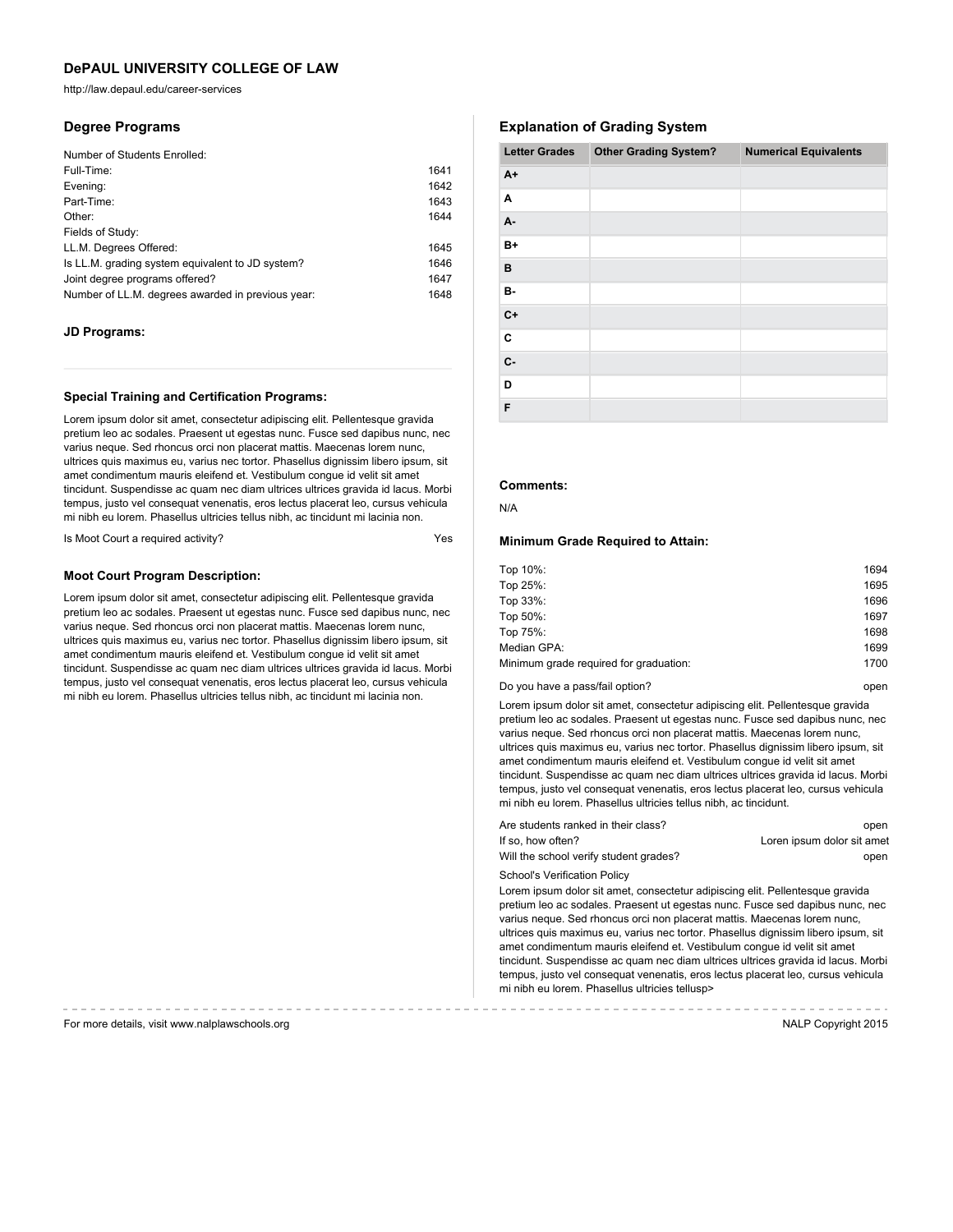http://law.depaul.edu/career-services

## **Pre-Graduation Academic Honors**

# **Graduation Honors**

# **Areas of Practice & Employment**

| Areas of practice include both legal and non-legal positions: % of<br>employed students with jobs in area |  |
|-----------------------------------------------------------------------------------------------------------|--|
| <b>Private practice</b>                                                                                   |  |
| <b>Business and industry</b>                                                                              |  |
| Government                                                                                                |  |
| Judicial clerkship                                                                                        |  |
| Military                                                                                                  |  |
| <b>Public interest organization</b>                                                                       |  |
| <b>Academic</b>                                                                                           |  |
| Job category not identified                                                                               |  |
|                                                                                                           |  |

| % of students with known location who are in employment<br>region |
|-------------------------------------------------------------------|
| New England (CT, ME, MA, NH, RI, VT)                              |
| Middle Atlantic (NJ, NY, PA)                                      |
| East North Central (IL, IN, MI, OH, WI)                           |
| West North Central (IA,KS,MN,MO,NE,ND,SD)                         |
| South Atlantic (DE,DC,FL,GA,MD,NC,SC,VA,WV)                       |
| East South Central (AL, KY, MS, TN)                               |
| West South Central (AR, LA, OK, TX)                               |
| Mountain (AZ,CO,ID,MT.NV.NM,UT,WY)                                |
| Pacific (AK,CA,HI,OR,WA)                                          |
|                                                                   |

**Non-US**

## **Jurisdictions:**

For more details, visit www.nalplawschools.org NALP Copyright 2015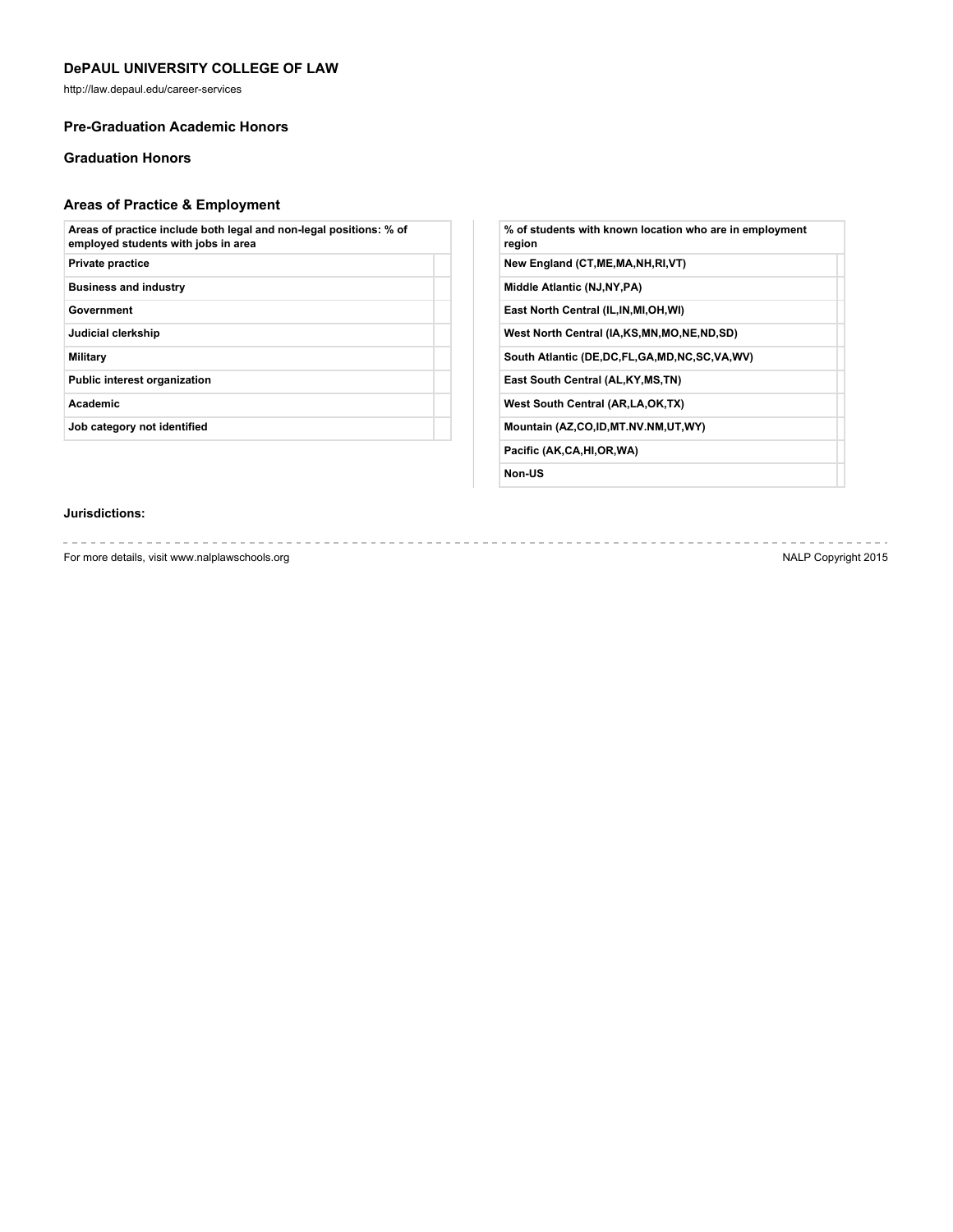http://law.depaul.edu/career-services

## **OCI / Job Posting**

#### **OCI Reservations**

OCI requests accepted by: Phone - beginning date: 03/01/2022 Email to - beginning date: 03/01/2022: aleo2@depaul.edu Online, URL - beginning date: 03/01/2022: law-depaul.12twenty.com/hire

Any changes in OCI procedures or policies that will be in effect for the first time during Fall 2015:

All employers welcome, please email aleo2@depaul.edu

OCI Date Assignment Procedure: First come first served OCI Fee? No OCI Date Confirmation Sent to Employers: 06/20/2022

If requested, our school will coordinate with:

Coordination requests are assessed on a case by case basis, but DePaul University College of Law generally approaches such requests with as much flexibility as is reasonably possible.

Required Employer Forms: No forms required. Please contact Ashley Leo at aleo2@depaul.edu to register, or go to law-depaul.12twenty.com/hire

#### **OCI Dates:**

| <b>OCI Interview Periods:</b>    | August 8, 2022-September 2, 2022 |
|----------------------------------|----------------------------------|
| Callback Period:                 | N/A                              |
| Is video conferencing available? | Yes                              |

Comments: Interview by video is available through Zoom, Skype, Google Meet

# **Pre-OCI Material Distribution:**

| Are employers permitted to prescreen?                                                             | <b>Yes</b> |
|---------------------------------------------------------------------------------------------------|------------|
| OCI Drop date:                                                                                    | 06/17/2022 |
| Date student materials sent to employer:                                                          | 07/18/2022 |
| Date interview schedule sent to employer:                                                         | 08/01/2022 |
| Postage/express mail fee?                                                                         | <b>Yes</b> |
| Comments: As needed                                                                               |            |
| Do you provide resume collection or direct mail option for employers not<br>participating in OCI? | Yes        |
| Are all OCI conducted in campus buildings?                                                        | No.        |
|                                                                                                   |            |

For more details, visit www.nalplawschools.org NALP Copyright 2015

#### **Other Interview Programs**

DePaul University College of Law participates in a number of off campus interview programs, including the Loyola Patent Fair and the Cook County Bar Association's Minority Job Fair

## **Diversity Interview Programs**

DePaul hosts interviews as needed and by invitation throughout the academic year

**For Employers who do not interview students on-campus, will you:**

| send,uponrequest,onepackagecontainingresumes/transcripts?       | Yes |
|-----------------------------------------------------------------|-----|
| post a notice directing students to apply directly to employer? | Yes |

All graduate job postings/position information may be sent to Kathryn Liss by email at kliss3@depaul.edu. You may also call (312) 362-8331. All job postings are published online, and the duration of the posting is at the discretion of the employer.

Are employers permitted to prescreen? The state of the SNS and Yes

If no, explain:

#### **First Year Students**

Job notices for first-year students are posted on a rolling basis when received from an employer.